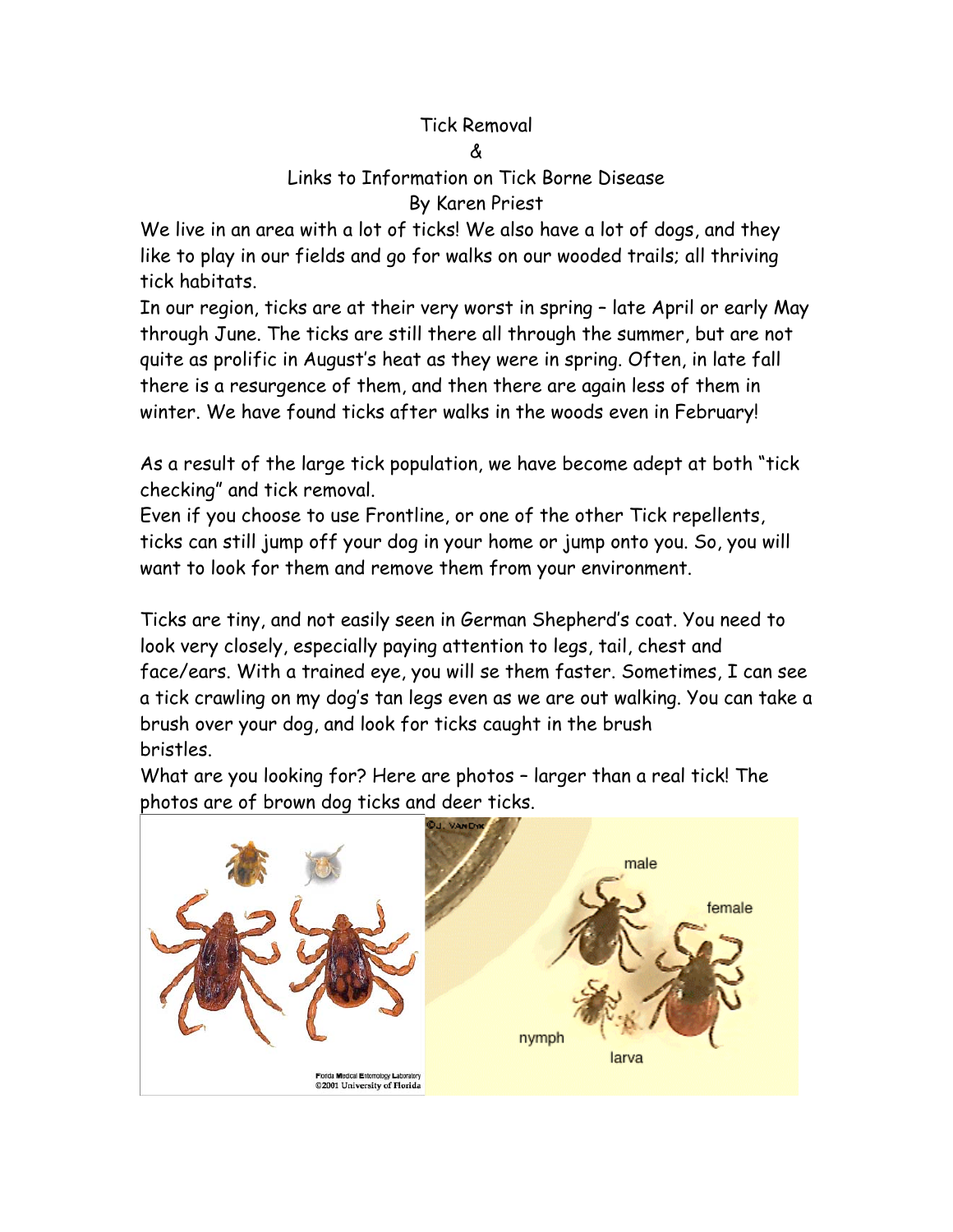Ticks should be placed in a jar of alcohol to kill them.

Despite your best efforts, some ticks will likely bite your dog. Once a tick attached, it is best to remove it as soon as you can. The longer a tick is attached, the higher chance it can transmit Lyme disease or Erlichiosis.

To remove a tick, you will need a few things handy.

\*Tweezer

\*Alcohol in a jar

\*Cotton ball and antiseptic and wound ointment

\*Tissues

Some folks use rubber gloves; I just wash my hands well afterwards.

Have someone hold your dog if you need. Grasp the tick as close to your dog's body as possible without grabbing skin. Pull straight out – do not twist. The tick should come free. Occasionally a tick will "break off" with the black mouth part still visible embedded in your dog's skin. Eventually, it will work its way out.

Once the tick is out, place it in the alcohol filled jar and replace lid. Swab some antiseptic on the bite, and add some wound ointment. I use triple antibiotic ointment. Some dogs are very sensitive to tick bites and they develop a nasty sore where the tick was.

Disinfect your tweezers with alcohol.

Here are links to Articles about Lyme Disease: http://www.thepetcenter.com/gen/lyme.html http://www.peteducation.com/article.cfm?c=2+1556&aid=458 http://www.dogsandticks.com/faqs-lyme-disease-dogs-tick-diseases/

Ticks can transmit Lyme Disease, Erlichiosis, Rocky Mountain Spotted Fever to your pet. Ticks can also transmit Lyme disease to humans. When you walk your dog in areas likely to be hosting ticks, you should take some precautions for yourself. Where light colored pants, so you can see ticks more readily. Tuck pants into white socks, so ticks are less likely to crawl up your leg, underneath your pants. Tie long hair up. There are several topical sprays that repel ticks. (Deep Woods Off etc.) Always examine yourself for ticks after leaving the woods.